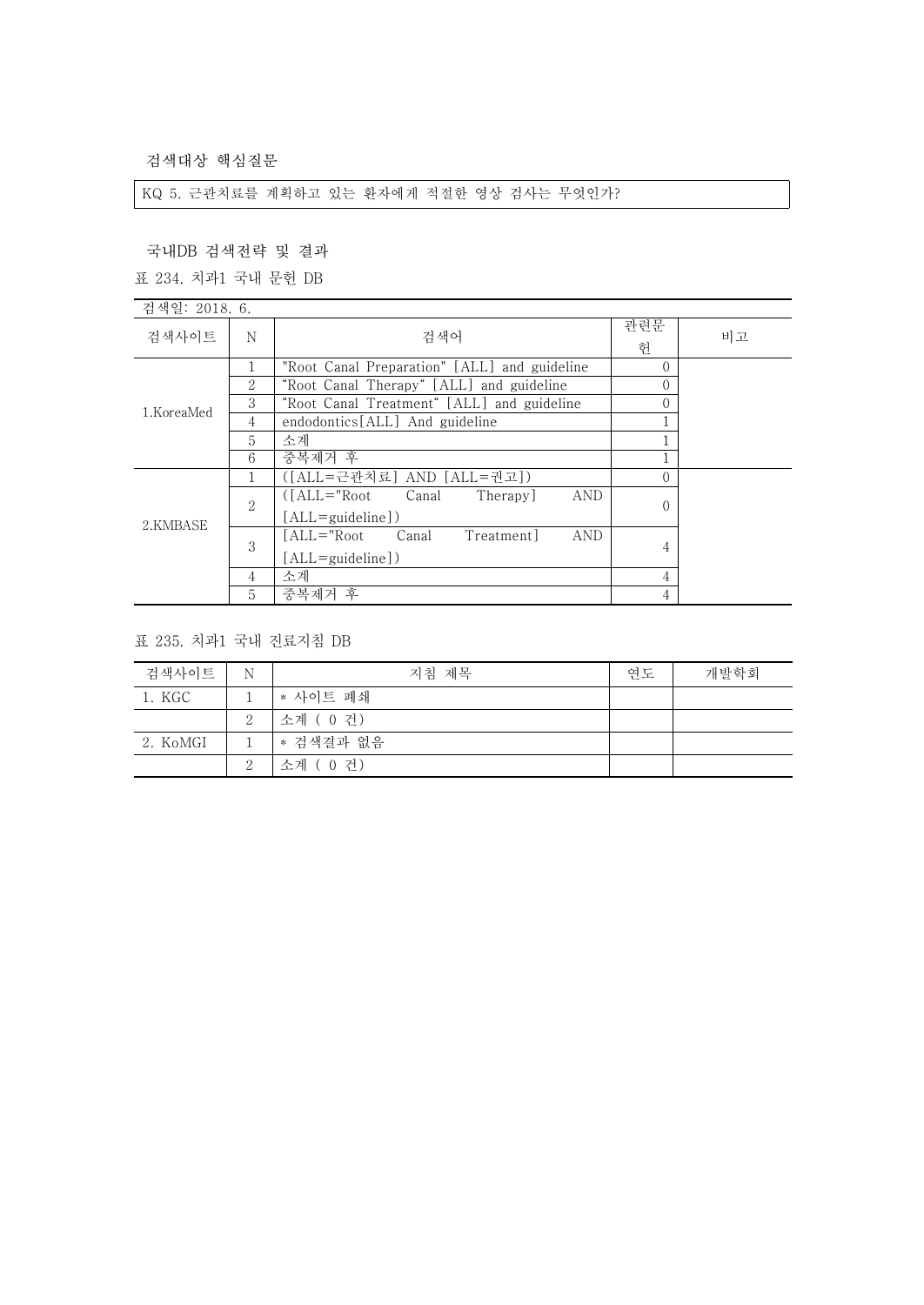국외DB 검색전략 및 결과

표 236. 치과1 국외 Ovid-Medline

| 검색일: 2018. 5. |                |                                                                                                          |         |
|---------------|----------------|----------------------------------------------------------------------------------------------------------|---------|
| 구분            | N              | 검색어                                                                                                      | 검색 결과   |
| P             |                | Therapy"/ OR exp<br>"Root<br>Canal<br>"Root<br>Canal<br>exp<br>Preparation"/                             | 19,705  |
|               | $\overline{2}$ | (Root Canal treatment OR canal filling treatment OR Root)<br>Canal Therapy OR Root Canal Preparation).mp | 17,893  |
|               | 3              | exp Endodontics                                                                                          | 26.375  |
|               | 4              | 1 OR 3                                                                                                   | 20.972  |
|               | 5              | (intraoral radiography).tw                                                                               | 235     |
| 검사            | 6              | (imaging or radiolog $\text{\$}$ or radiograp $\text{\$}$ ).tw.                                          | 850,599 |
|               | 7              | $OR/5-6$                                                                                                 | 843,422 |
| P&검사          | 8              | 4 AND 7                                                                                                  | 3,328   |
| 지침필터          | 9              | (guideline\$ or recommendation\$).ti. or (practice guideline<br>guideline).pt<br>or                      | 99,097  |
| 종합            | 10             | 8 AND 9                                                                                                  | 5       |

## 표 237. 치과1 국외 Ovid-Embase

| 검색일: 2018. 5. |                |                                                         |           |
|---------------|----------------|---------------------------------------------------------|-----------|
| 구분            | N              | 검색어                                                     | 검색 결과     |
| $\mathbf P$   |                | 'endodontic procedure'/exp                              | 2,016     |
|               | $\overline{2}$ | ('endodontic treat*' OR 'canal filling treat*' OR 'Root | 5,521     |
|               |                | Canal Therapy' OR 'Root Canal Preparation'):ab,ti       |           |
|               | 3              | 1 OR 2                                                  | 25,344    |
| 검사            | 4              | (intr a oral radiography):ab,ti                         | 559       |
|               | 5              | (imaging or radiolog* or radiograp*):ab,ti              | 1,329,226 |
|               | 6              | $OR/4-5$                                                | 1,329,226 |
| P&검사          | 7              | 3 AND 6                                                 | 1,555     |
| 지침필터          | 8              | guideline*:ti OR recommendation*:ti                     | 125,695   |
| 종합            | 9              | 7 AND 8                                                 | 3         |

## 표 238. 치과1 국외 GIN

| 검색일: 2018. 5.            |                    |       |  |
|--------------------------|--------------------|-------|--|
| N                        | 검색어                | 검색 결과 |  |
| $\overline{\phantom{a}}$ | Root Canal Therapy | ╰     |  |

## 표 239. 치과1 국외 NGC

| 검색일: 2018. 5. |                      |       |  |
|---------------|----------------------|-------|--|
| N             | 검색어                  | 검색 결과 |  |
|               | Tooth AND Fractures  |       |  |
| ↵             | "Root Canal Therapy" |       |  |